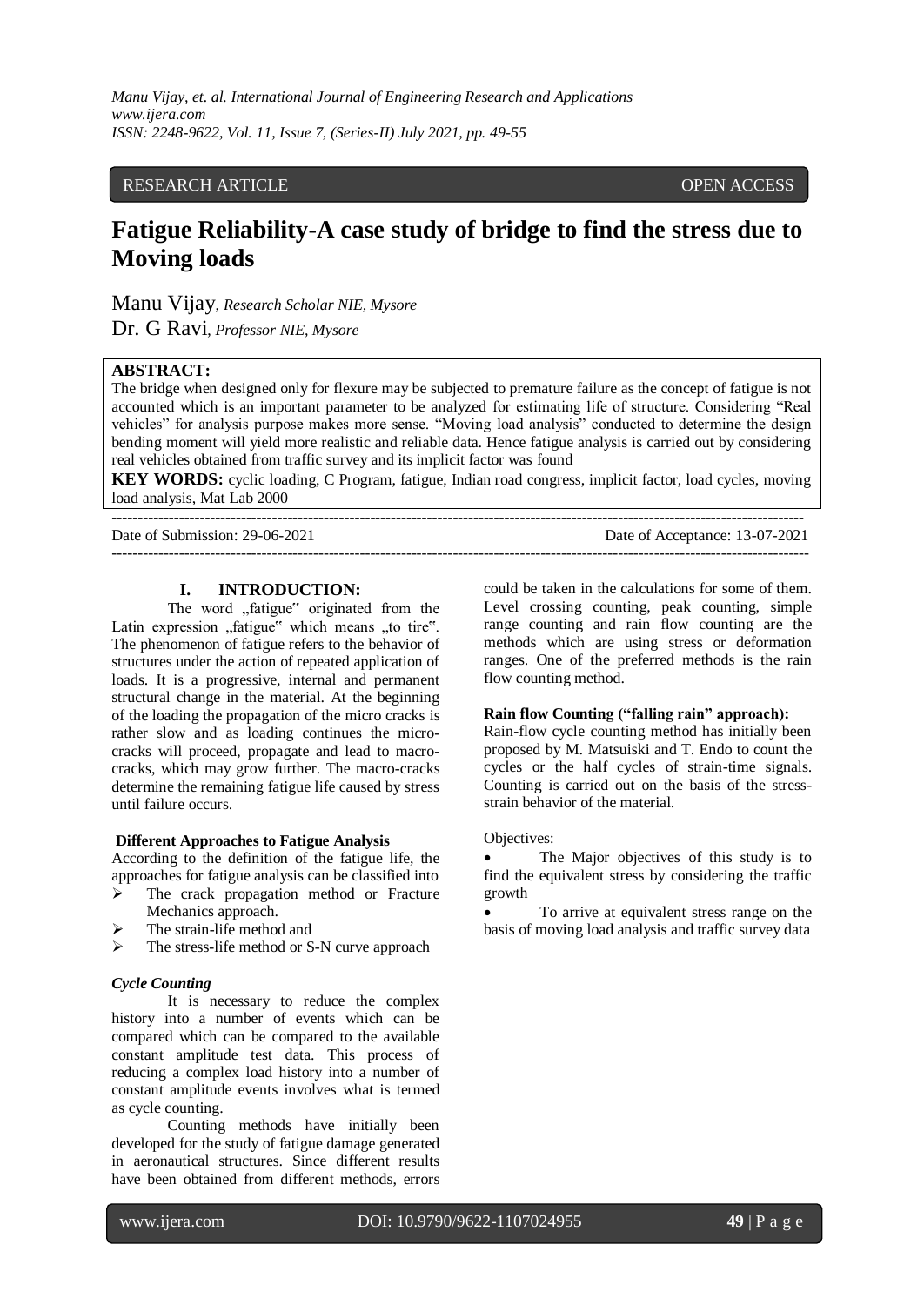#### Data considered:

Bridge Data Reinforced Concrete Bridge Is Considered for the Purpose. It Is A 3 Span of 21m C/C Bridge.

| <b>Bridge Location</b>      | Hunsur, Mysuru- Madkeri Highway, (NH275) |
|-----------------------------|------------------------------------------|
| Type of Bridge              | Slab Culvert                             |
| <b>Total Span</b>           | 21m                                      |
|                             |                                          |
| Distance Between Piers      | 7m                                       |
|                             |                                          |
| <b>Year of Construction</b> | 2007                                     |
|                             |                                          |



Geometric properties of the cross-section are; Moment of inertia  $(Ixx) = 1.77 x 1010 mm4$  Section modulus  $(Z) = 4.1 \times 107$  mm3

# **TRAFFIC DATA:**

A definite knowledge of the volume and composition of traffic is essential for fatigue analysis. The information can be obtained by periodic traffic census and sample surveys, which are required to be judiciously conducted at periodic trends on many roads

| Sl no.           | <b>VEHICLE TYPE</b>     | <b>Year 2016</b> | <b>Year 2017</b> | <b>Year 2018</b> |
|------------------|-------------------------|------------------|------------------|------------------|
|                  | <b>CAR</b>              | 6536             | 7000             | 7125             |
|                  |                         |                  |                  |                  |
| 2                | <b>TWO WHEELER</b>      | 6456             | 6896             | 7256             |
|                  | <b>LIGHT COMMERCIAL</b> |                  |                  |                  |
| 3                | <b>VEHICLE (LCV)</b>    | 1782             | 1895             | 2105             |
|                  |                         |                  |                  |                  |
| $\boldsymbol{4}$ | <b>BUS (BS)</b>         | 1400             | 1542             | 1890             |
|                  | TWO AXLED TRUCK(2AT)    |                  |                  |                  |
| 5                |                         | 2015             | 2125             | 2234             |
| 6                | MULTIAXLEDTRUCK (MAT)   | 367              | 425              | 520              |

#### **Traffic census details**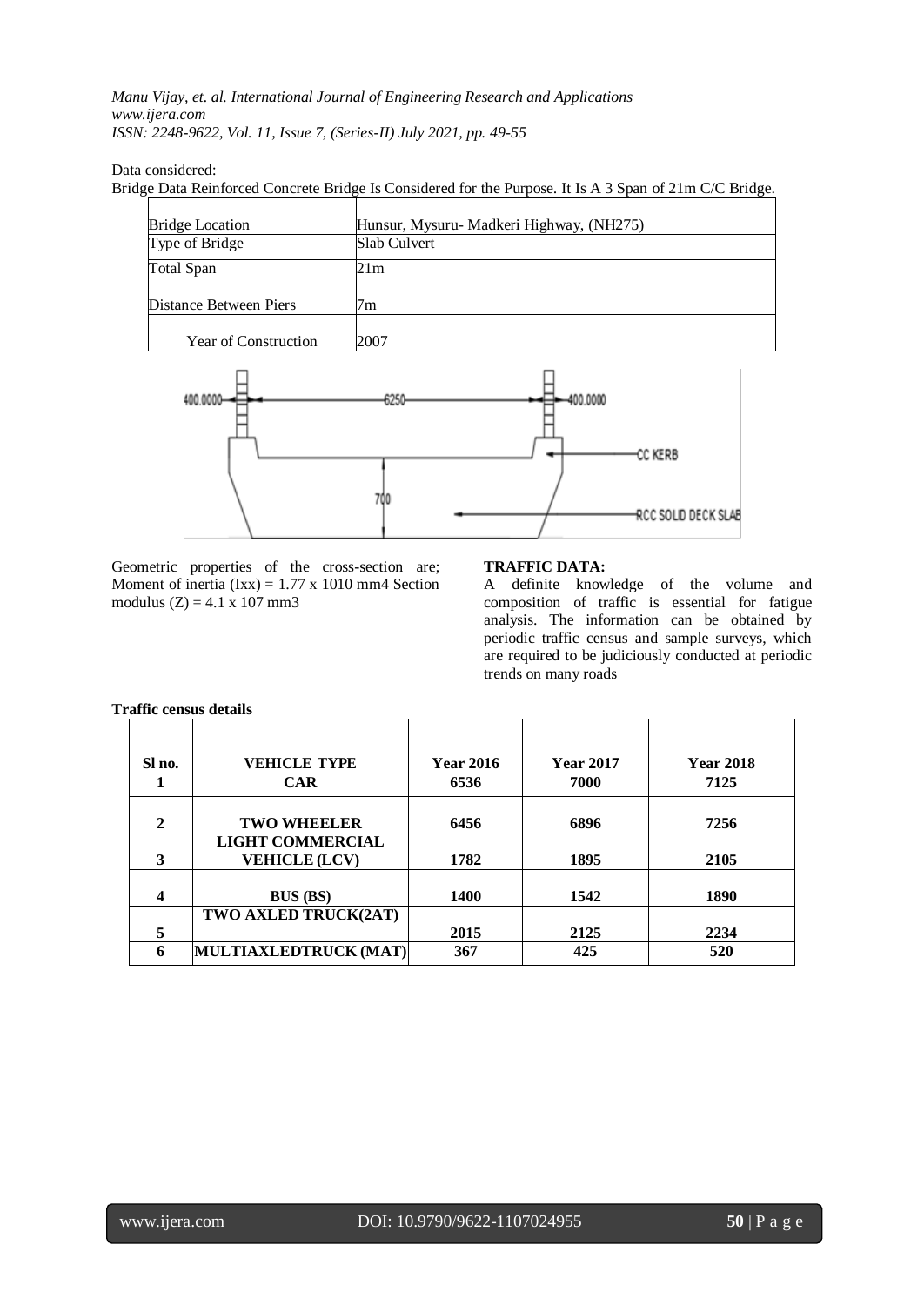| <b>Vehicle Specifications considered for the Study</b> |                    |                   |                      |  |
|--------------------------------------------------------|--------------------|-------------------|----------------------|--|
| <b>Vehicle type</b>                                    | <b>BUS (BS)</b>    | 2AT               | <b>MAT</b>           |  |
| vehicle name                                           | Tata LP 1512<br>TC | LPT 1613          | <b>LPT</b><br>2521   |  |
| <b>Wheel base</b>                                      | 5.895 m            | $4.225 \text{ m}$ | $4.165$ m & $1.43$ m |  |
| <b>Total length of</b><br>vehicle                      | $10.025 \text{ m}$ | $7.38 \text{ m}$  | $9.26 \text{ m}$     |  |
| <b>Width of vehicle</b>                                | $2.434 \text{ m}$  | $2.115 \text{ m}$ | $2.44 \text{ m}$     |  |
| <b>Kerb Weight</b>                                     | 40.13kN            | 44 kN             | 60.36kN              |  |
| <b>Gross vehicle weight</b>                            | 145.63kN           | 158.76kN          | 245kN                |  |
| <b>Front axle load-</b><br><b>FAW</b>                  | 14.85 kN           | $16.3$ kN         | 14.5 kN              |  |
| Rear axle load-RAW                                     |                    |                   |                      |  |
|                                                        | 25.28 kN           | 27.7 kN           | 45.87 kN             |  |
| Max permissible-<br><b>FAW</b>                         | 46 kN              | 58.8 kN           | 58.8 kN              |  |
| Max permissible-<br><b>RAW</b>                         | 99.63 kN           | 99.96 kN          | 186.2 kN             |  |

As per IRC: SP: 72 – 2007, Buses ,Multi axle truck and two axle truck has to be considered for the study

#### **INFLUENCE LINES**

Influence lines are important in the design of structures that resist large live loads.

If a structure is subjected to a live or moving load, the variation in shear and moment is best described using influence lines. Constructing an influence line is completely different from constructing a shear or moment diagram

Assumption Followed in the Study Carried out:

- 1. Fast moving vehicles of 50Kmph vehicle speed with Clear spacing between vehicles2m is taken as scenario 1.
- 2. Slow moving vehicles of 25Kmph vehicle speed with Clear spacing betweenvehicles 1.5m is taken as scenario 2.
- 3. Single moving vehicles are taken as scenario 3.

| $1. I MAT + ULMAT$ | $6.$ L <sub>2</sub> AT + ULBS | $11.$ LMAT + LBS   |
|--------------------|-------------------------------|--------------------|
|                    |                               |                    |
| $2. LMAT + UL2AT$  | $7.$ LBS $+$ ULMAT            | 12. $L2AT + LBS$   |
|                    |                               |                    |
| $3. LMAT + ULBS$   | $8.$ LBS + UL2AT              | 13. ULMAT + UL2AT  |
|                    |                               |                    |
| $4. L2AT + ULMAT$  | $9.$ LBS $+$ ULBS             | $14. ULMAT + ULBS$ |
|                    |                               |                    |
| $5. L2AT + UL2AT$  | $10. LMAT + L2AT$             | $15. UL2AT + ULBS$ |

Different vehicle combinations considered for the study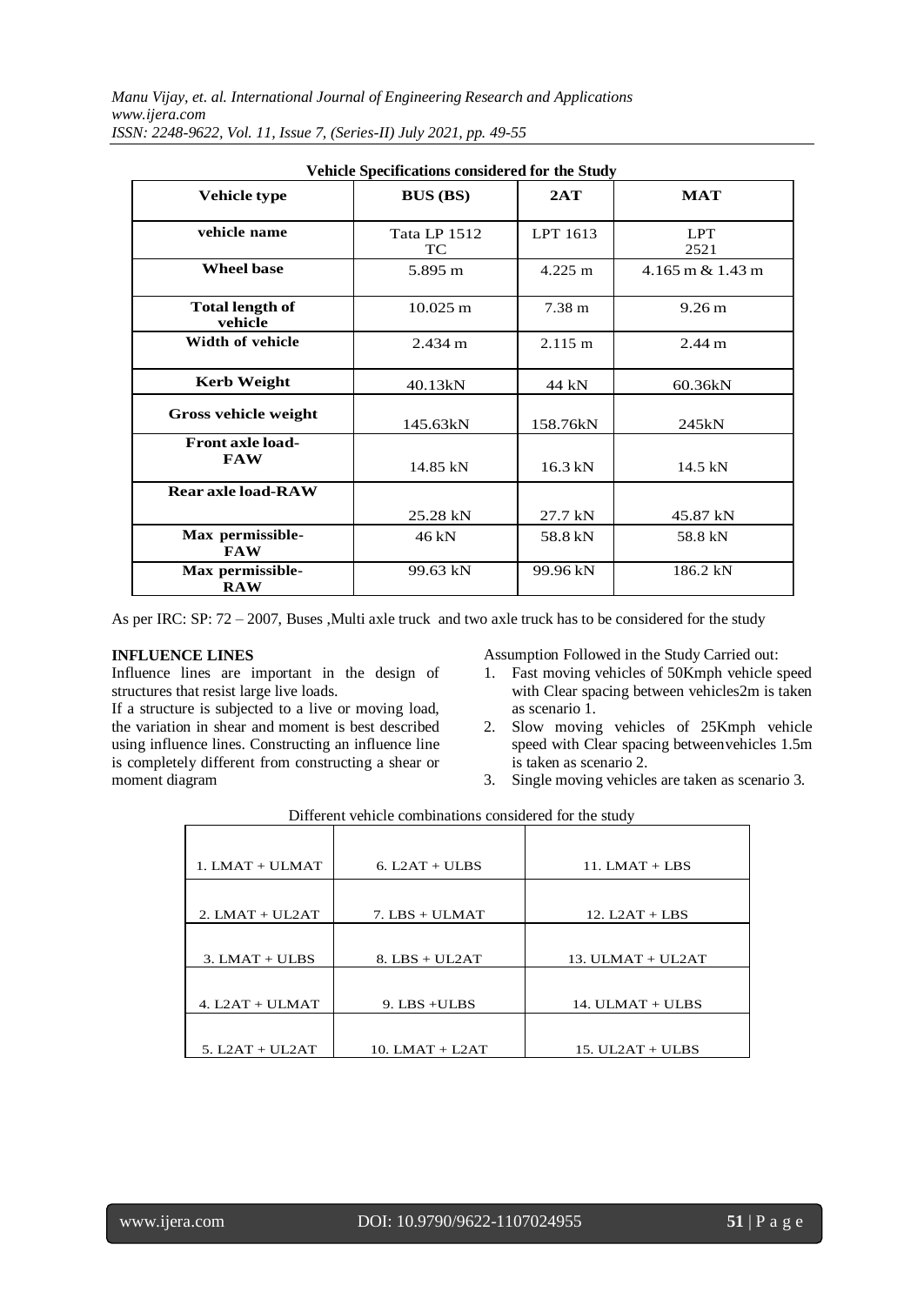#### **Single vehicle Cas**

| 1.ULBS | 3.UL2AT              | <b>5.ULMAT</b> |
|--------|----------------------|----------------|
| 2.LBS  | <b>.L2AT</b><br>7. L | LMAT           |

#### **II. RESULTS AND DISCUSSION**

Moving load analysis is thus done for three types of vehicle movements (single moving vehicle,). Graphs shown from 3.0 to 3.5 provide the details of analysis results obtained. Similarly, it has done for Fast moving vehicles and Slow moving vehicles



**Graph 3.2: Stress variation for UL2AT Graph 3.3: Stress variation for L2A**<br>Case 5:- ULMAT<br>Case 6:



Graph 3.4: Stress variation for ULMAT

#### **Equivalent Effect of Moving Loads:**

The results of moving load analysis shown in graphs 3.0 to 3.5 along with the concepts of Miner's cumulative damage model and rain flow counting is considered for further analysis



Graph 3.5: Stress variation for LMA

The results of moving load analysis are shown in graphs. The result of moving load analysis for each case is used to find Sr max and corresponding number of cycles.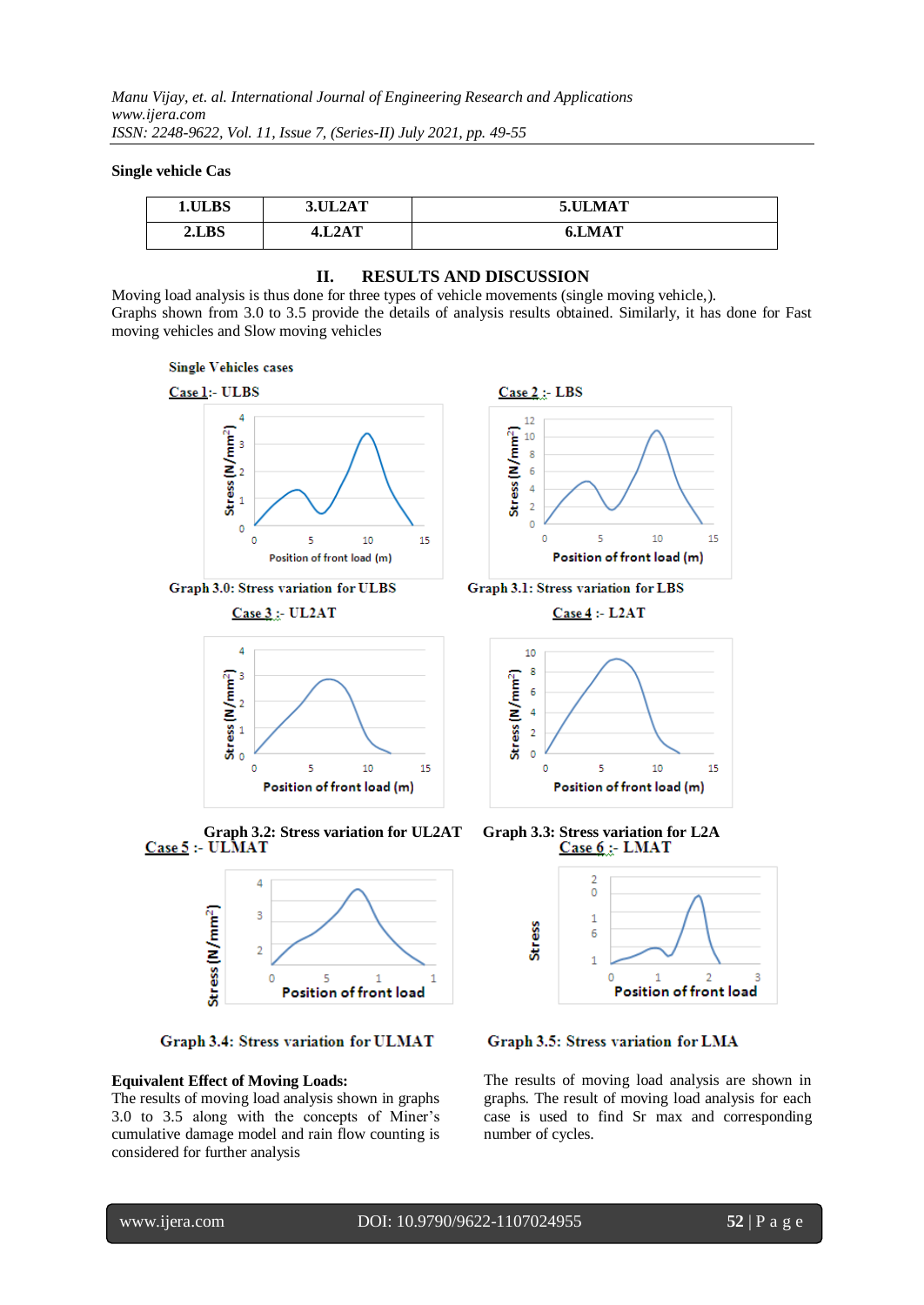| creet of moving roads for secritive 1<br><b>Vehicle combinations (Scenario 1)</b> |             | Srmax (Mpa) | n (Cycles)   |
|-----------------------------------------------------------------------------------|-------------|-------------|--------------|
|                                                                                   |             |             |              |
| Case 1                                                                            | LBS+ULBS    | 2.36        | 1.027        |
| Case 2                                                                            | LBS+L2AT    | 2.672       | 1.508        |
| Case 3                                                                            | LBS+UL2AT   | 2.616       | 1.023        |
| Case 4                                                                            | LBS+LMAT    | 3.787       | 1.121        |
| Case 5                                                                            | LBS+ULMAT   | 2.88        | 1.036        |
| Case 6                                                                            | ULBS+L2AT   | 2.33        | 1.007        |
| Case 7                                                                            | ULBS+UL2AT  | 1.177       | 1.351        |
| Case 8                                                                            | ULBS+LMAT   | 3.785       | 1.001        |
| Case 9                                                                            | ULBS+ULMAT  | 1.413       | 1.074        |
| Case 10                                                                           | L2AT+LMAT   | 3.787       | 1.081        |
| Case 11                                                                           | L2AT+ULMAT  | 2.45        | 1.025        |
| Case 12                                                                           | UL2AT+LMAT  | 2.885       | $\mathbf{1}$ |
| Case 13                                                                           | UL2AT+ULMAT | 2.89        | 1.126        |
| Case 14                                                                           | L2AT+UL2AT  | 2.594       | 1.004        |
| Case 15                                                                           | LMAT+ULMAT  | 3.787       | 1.02         |

# **Equivalent** effect of moving loads for scenario 1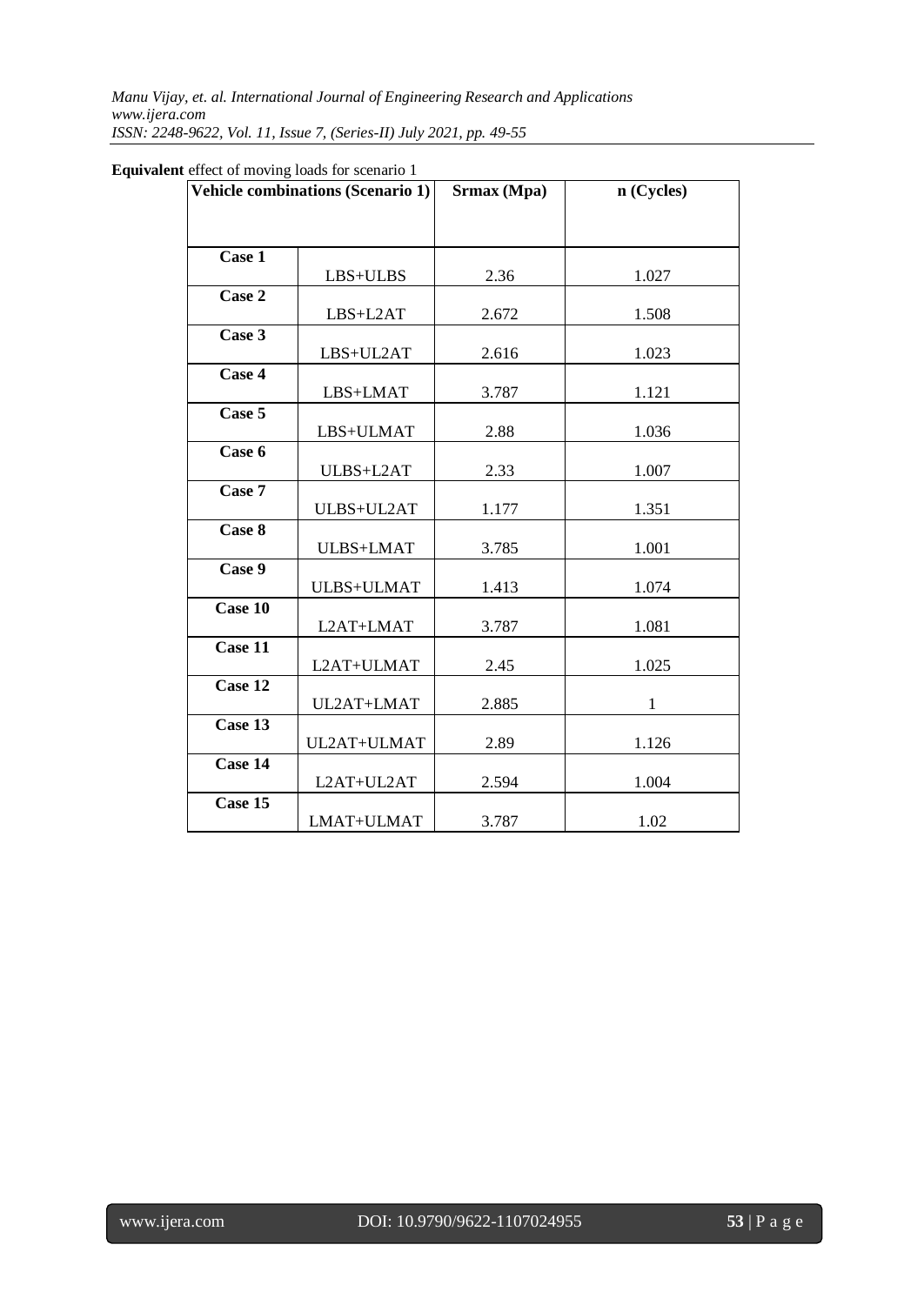|         | <b>Vehicle combinations</b><br>(Scenario 2) | <b>Srmax</b><br>(Mpa) | $\mathbf n$<br>(Cycles) |
|---------|---------------------------------------------|-----------------------|-------------------------|
| Case 1  | LBS+ULBS                                    | 2.515                 | 1.023                   |
| Case 2  | LBS+L2AT                                    | 2.594                 | 1.516                   |
| Case 3  | LBS+UL2AT                                   | 2.589                 | 1.016                   |
| Case 4  | LBS+LMAT                                    | 3.787                 | 1.134                   |
| Case 5  | LBS+ULMAT                                   | 2.649                 | 1.028                   |
| Case 6  | ULBS+L2AT                                   | 2.594                 | 1.008                   |
| Case 7  | ULBS+UL2AT                                  | 1.177                 | 1.349                   |
| Case 8  | ULBS+LMAT                                   | 3.787                 | 1.002                   |
| Case 9  | ULBS+ULMAT                                  | 1.413                 | 1.119                   |
| Case 10 | L2AT+LMAT                                   | 3.787                 | 1.053                   |
| Case 11 | L2AT+ULMAT                                  | 2.594                 | 1.017                   |
| Case 12 | UL2AT+LMAT                                  | 3.787                 | $\mathbf{1}$            |
| Case 13 | UL2AT+ULMAT                                 | 1.413                 | 1.088                   |
| Case 14 | L2AT+UL2AT                                  | 2.594                 | 1.002                   |
| Case 15 | LMAT+ULMAT                                  | 3.787                 | 1.008                   |

**Equivalent** effect of moving loads for scenario 2

# **Equivalent** effect of moving loads for scenario 3

| Single Vehicle (Scenario 3) |             | Srmax (Mpa)<br>$n$ (Cycles) |       |
|-----------------------------|-------------|-----------------------------|-------|
| <b>Case 1</b>               | LBS         | 2.515                       | 1.018 |
| Case 2                      | <b>ULBS</b> | 1.111                       | 1.041 |
| Case 3                      | L2AT        | 2.594                       |       |
| <b>Case 4</b>               | ULAT        | 1.177                       |       |
| Case 5                      | LMAT        | 2.787                       | 1.001 |
| <b>Case 6</b>               | ULMAT       | 1.413                       |       |

# Equivalent stress range for all the traffic data obtained

| Sl no | Vehicle     | Equivalent stress | Equivalent stress | Equivalent stress |
|-------|-------------|-------------------|-------------------|-------------------|
|       | Combination | range (Mpa)-2016  | range (Mpa)-2017  | range (Mpa)-2018  |
|       |             | Traffic           | traffic           | traffic           |
|       | Scenario 1  | 4.75              | 5.23              | 5.36              |
|       | Scneriao-2  | 4.25              | 4.65              | 4.85              |
|       | Scenario 3  | 3.25              |                   | 3.95              |